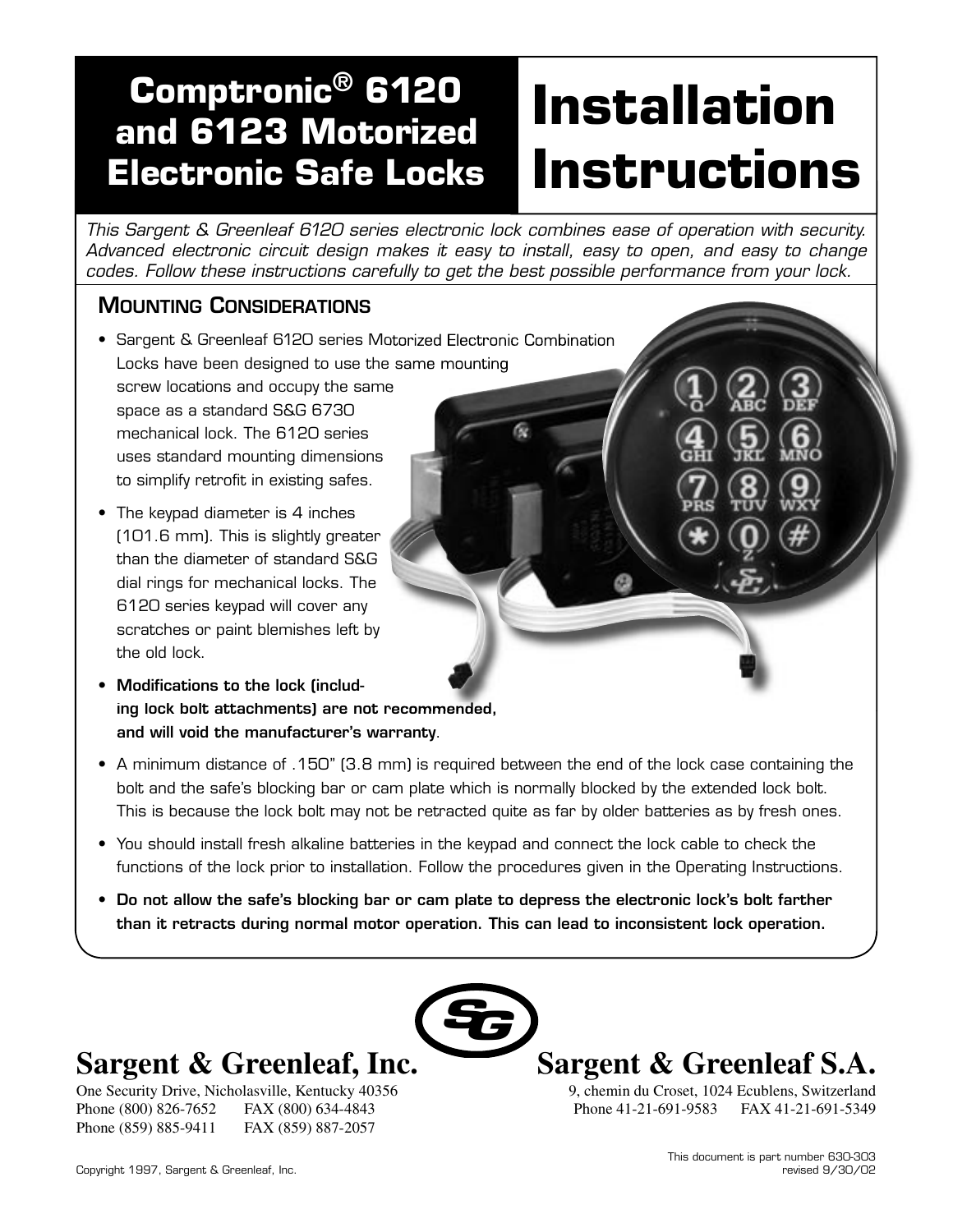# INSTALLATION NOTES . . .

Although the model 6120 series is easy to install, we recommend the following procedures be performed only by an experienced locksmith or safe technician. Your safe may incorporate relocking devices that are attached to the combination lock. Misalignment or detachment of these devices can result in a lockout—a condition where the safe cannot be opened without damage.

# ADDITIONAL ITEMS YOU WILL NEED . . .

The 6120 series requires two 9-volt alkaline batteries (not included). We recommend fresh Duracell<sup>®</sup> batteries. Do not use old or partially drained batteries in your lock. New batteries will power your lock for approximately 8,000 openings when used without the time delay feature.

Many installations can be performed with nothing more that a medium phillips screwdriver. If the manufacturer of your safe has made external relock device attachments to the lock, specialized tools and knowledge may be required.

## INSTALLATION . . .

Step 1

Remove the existing lock (if present). The mounting plate should be smooth and flat, with  $\frac{1}{4}$ -20 mounting screw holes. The wire channel (spindle hole) must have a diameter of at least 5 ⁄16 inch.

The 6120 series can be mounted righthand, left-hand, vertical-up, or vertical-down without any modifications or adjustments.



#### Step 2

Use a reamer or round file to remove any sharp edges from the wire channel (spindle hole) that might damage the wire cable.

Run the connector through the wire channel. Gently pull the connector and all excess cable to the outside of the safe. Make sure the cable is not crimped or stressed at any point.

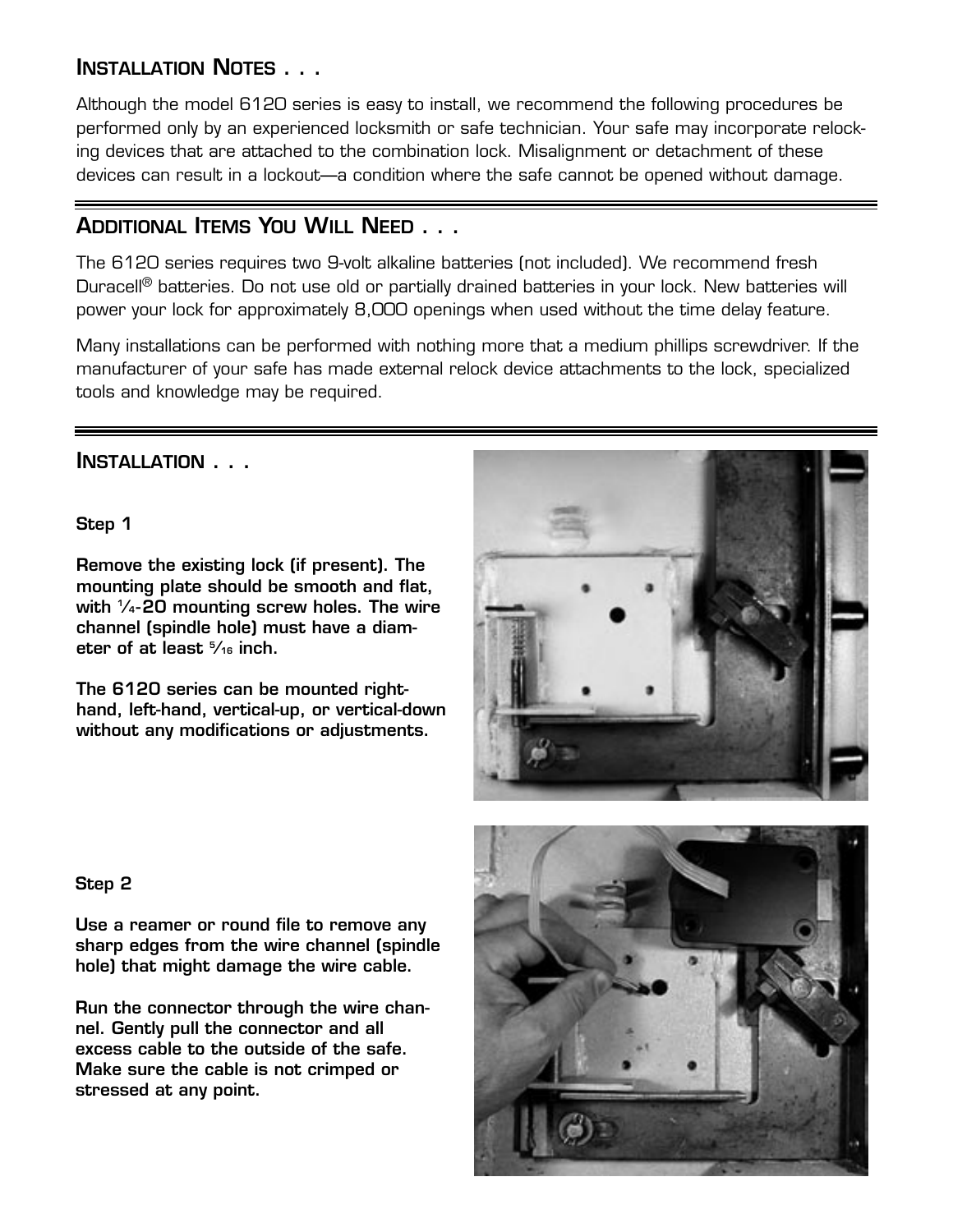Once you've made sure the wire cable is not crimped or in contact with any sharp surface, attach the lock to the safe's mounting plate. Use the four  $\frac{1}{4}$ -20 (or metric M6) screws provided. Tighten securely so the lock is attached firmly to the plate.

The lock incorporates a bolt-through cover that allows mounting with the cover in place. Removing the cover voids the prod uct warranty.



#### Step 4 (FOR SAFES WITH RELOCK DEVICES )

This is an installation that requires attach ment of the safe manufacturer's relock device plate to the lock cover using the cover screws. If your situation is similar, be sure the thickness of the relock device plate(s) is not great enough to prevent the screws from engaging the lock case by at least four threads. If necessary, use longer 8-32 machine screws to insure proper fit.

The photo also illustrates a required space of at least .150" (3.8 mm) between the end of the lock body and the blocking bar of the safe's boltwork.



#### Step 5

Make sure that the lock bolt does not bind against the safe's boltwork. 6120 series locks are sensitive to bolt end and side pressure. The safe's blocking bar or cam must not depress the lock's bolt far ther than it retracts under normal motor operation. Check to make sure this doesn't happen when the safe handle is moved to retract the door bolts (unlock the safe).

This photograph shows boltwork in the locked position which places pressure on the side of the lock bolt. This could prevent the lock from opening properly.

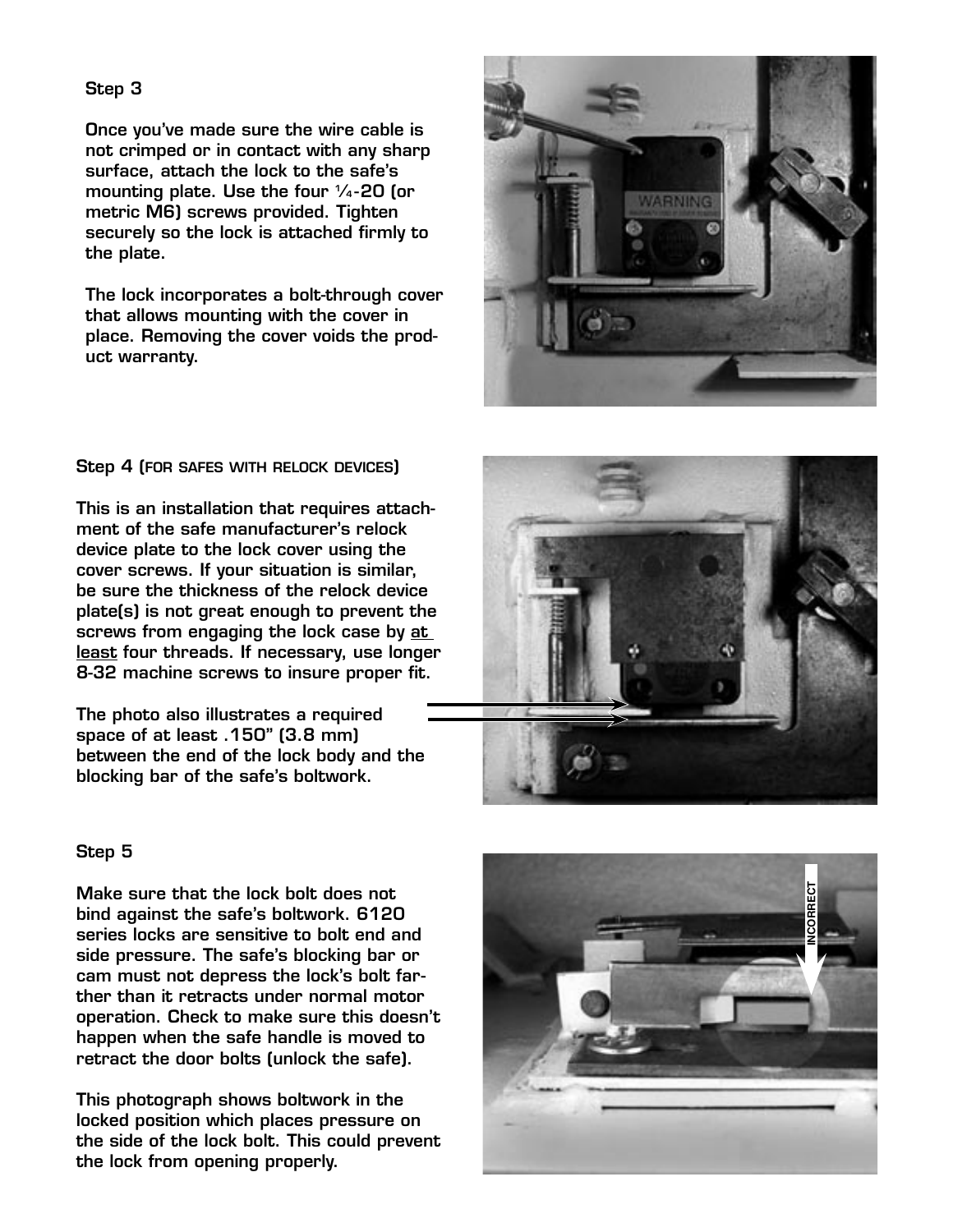The boltwork bind has been relieved by removing a small amount of material from the right side of the boltwork opening. When the safe's boltwork is fully thrown to the locked position, there is air space on all sides of the electronic lock's bolt.



#### Step 7

Run the connector and wire cable through the center hole of the mounting base. Then use the included 8-32 machine screws to attach the base to the safe door. The attaching screw holes will line up with those used for any standard S&G dial ring (excluding R132 key locking dial rings).



#### Step 8

If your lock is equipped with a keypad that uses a single battery in a removable drawer, use the instructions that are packed with the keypad for its installation. The following instructions are for twobattery keypads.

Install a new 9-volt alkaline battery in each of the keypad's battery holders (Duracell® is recommended). Support the top of each holder as the battery is inserted. This will prevent bending or breaking the holder.

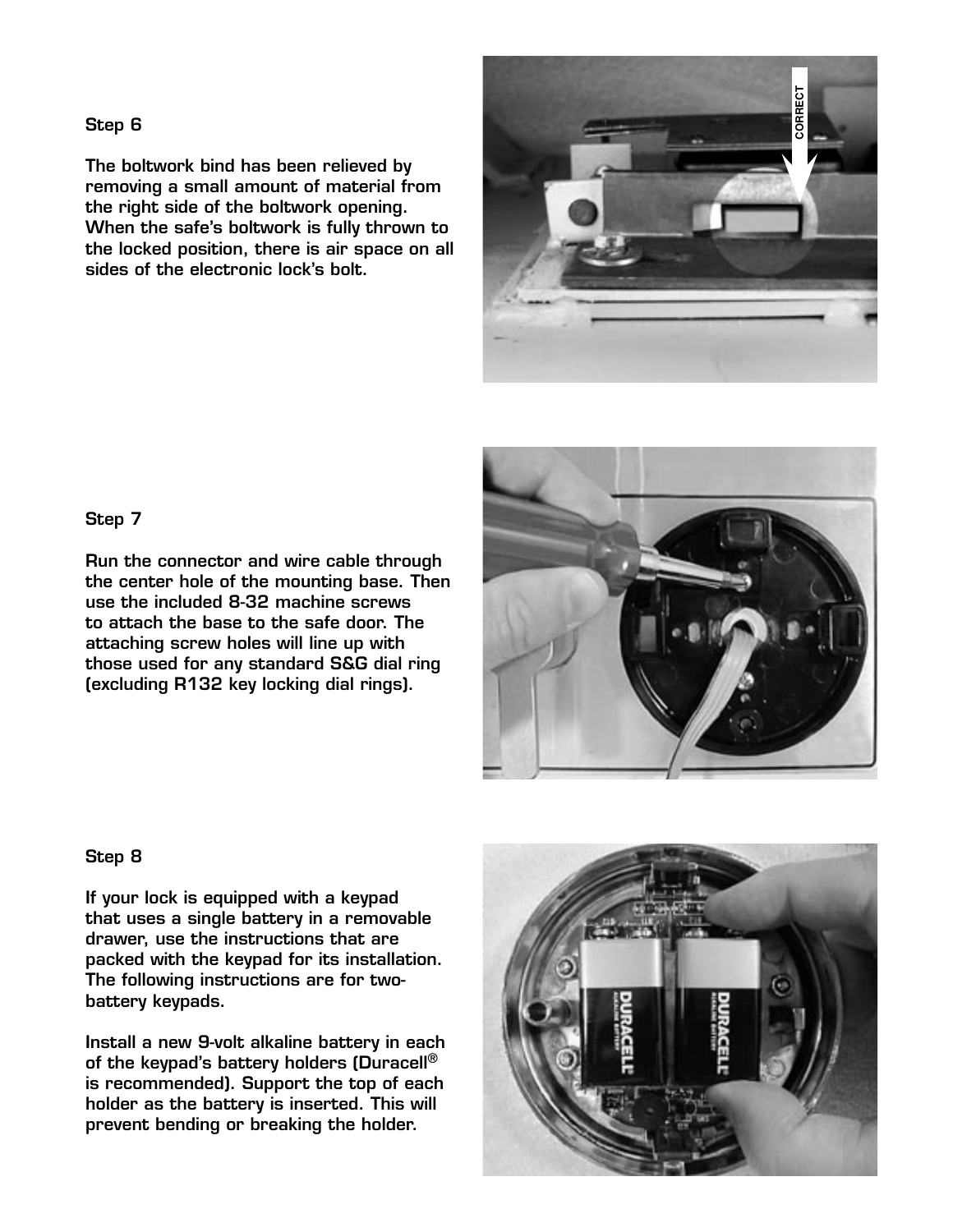The wire cable connector is shaped so that it will fit into the circuit board receptacle only when aligned correctly. Insert the connector into its receptacle in the keypad housing. If it does not slide easily into place, **do not force it**. This means you need to turn it 180º before attempting to insert it again.





Step 10

Make a loose coil of the excess wire cable. Hold the coil away from the three spring clips that will secure the keypad to the mounting base.